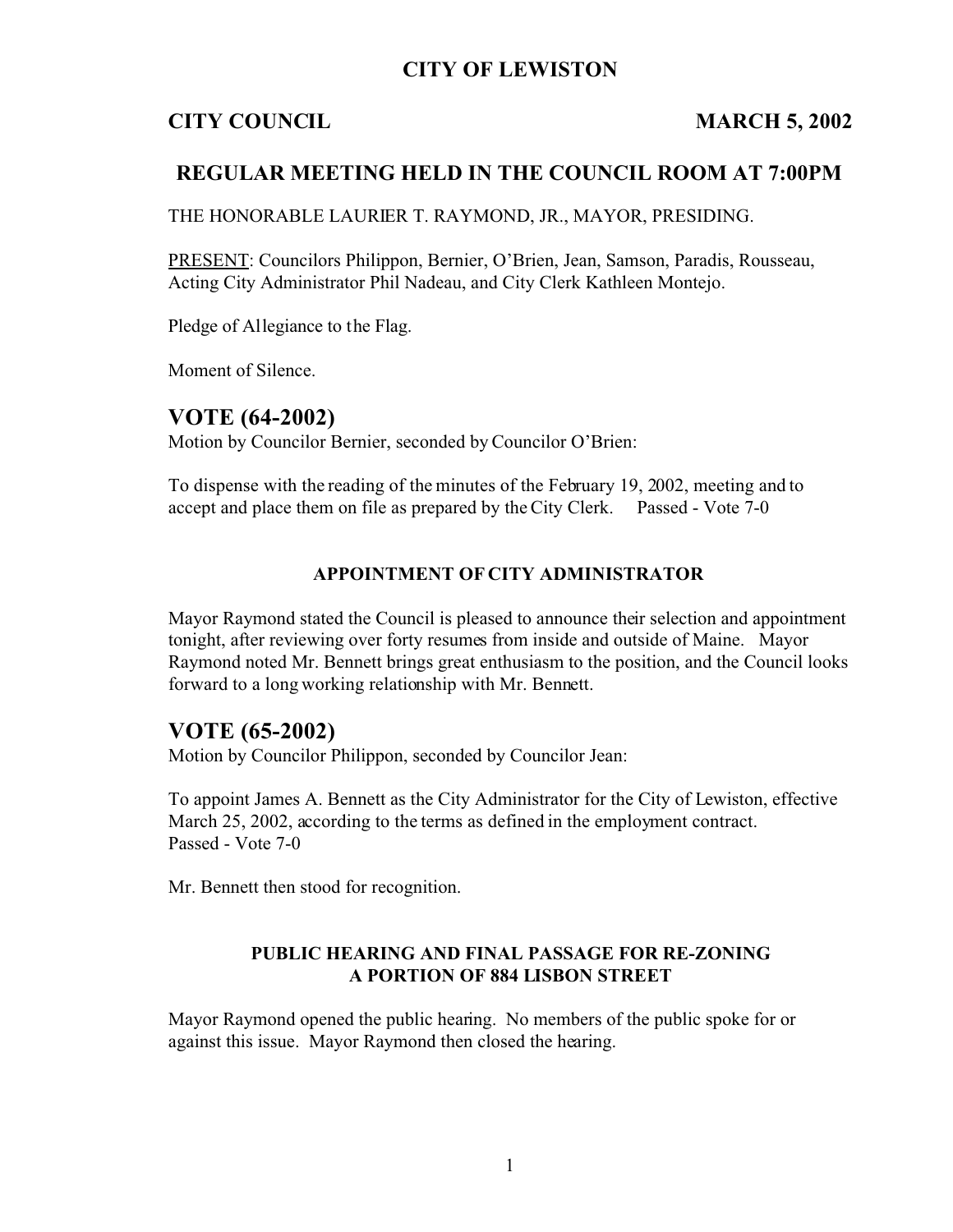# **VOTE (66-2002)**

Motion by Councilor Samson, seconded by Councilor Jean:

That the proposed amendment to re-zone the rear portion of 884 Lisbon Street from the Neighborhood Conservation "A" (NCA) District to the Community Business (CB) District, receive final passage by a roll call vote. Passed - Vote 7-0

## **PUBLIC HEARING AND FIRST PASSAGE REGARDING THE ADOPTION OF THE 2000 LIFE SAFETY CODE**

Mayor Raymond opened the public hearing. No members of the public spoke for or against this issue. Mayor Raymond then closed the hearing. Councilor Bernier inquired of the Fire Chief how this amendment would impact the housing issues in town. Chief Lajoie stated this amendments will address some of the current problems, and he recommends approval.

# **VOTE (67-2002)**

Motion by Councilor Samson, seconded by Councilor Jean:

That the proposed amendment to the City Code of Ordinances, Chapter 38 "Fire Prevention and Protection", Article 2 "Fire Prevention Code", Section 38-26 "Codes Adopted", Subsection C and D, receive first passage by a roll call vote and that the public hearing on said ordinance be continued to the meeting of March 19, 2002 for final passage. Passed - Vote 7-0

#### **PUBLIC HEARING AND FIRST PASSAGE REGARDING AN AMENDMENT TO THE TRAFFIC AND VEHICLES ORDINANCE**

Mayor Raymond opened the public hearing. No members of the public spoke for or against this issue. Mayor Raymond then closed the hearing.

# **VOTE (68-2002)**

Motion by Councilor Samson, seconded by Councilor Philippon:

That the proposed amendment to the City Code of Ordinances, Chapter 70, "Traffic and Vehicles", Article I "In General", Section 70-2 "Definitions" receive first passage by a roll call vote and that the public hearing on said ordinance be continued to the meeting of March 19, 2002 for final passage. Passed - Vote 7-0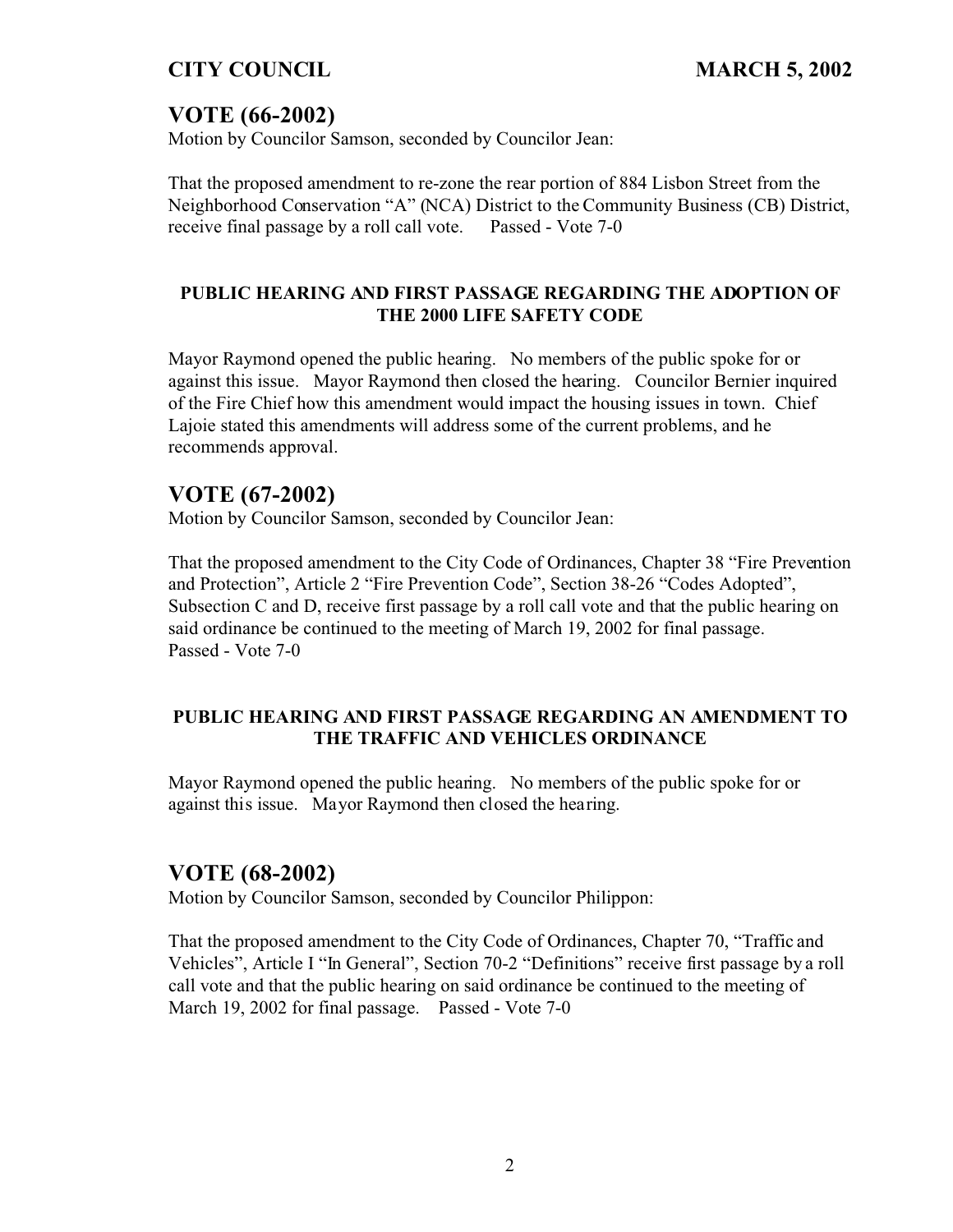#### **SPECIAL AMUSEMENT PERMITS**

Mayor Raymond opened the public hearing. No members of the public spoke for or against this issue. Mayor Raymond then closed the hearing.

# **VOTE (69-2002)**

Motion by Councilor Jean, seconded by Councilor Samson:

To grant a Special Amusement Permit for Dancing and Entertainment to Barnies Place, 1065 Sabattus Street. Passed - Vote 7-0

Mayor Raymond opened the public hearing. No members of the public spoke for or against this issue. Mayor Raymond then closed the hearing.

## **VOTE (70-2002)**

Motion by Councilor Samson, seconded by Councilor Rousseau:

To grant a Special Amusement Permit for Dancing and Entertainment to the Carlton Club, 25 Sabattus Street. Passed - Vote 7-0

## **SALARIED EMPLOYEES PAY PLAN ADJUSTMENT AND PROPOSED PAY INCREASE**

Councilor Rousseau stated that he recommends postponing this issue until the City Administrator is on board, which is only a few weeks from now. He stated that he would like to see changes that will best serve all employees and will help to retain jobs in the future. Councilor Bernier stated she met with the Acting City Administrator and the Human Resources Director this afternoon, and she conveyed to them the desire to suspend the current policies, to implement the pay increases as presented, and to direct the new City Administrator the task of reviewing the plan and in six months or less, make recommendations back to the Council regarding the SEPP.

## **VOTE (71-2002)**

Motion by Councilor O'Brien, seconded by Councilor Rousseau:

That effective December 31, 2001, all administrative, supervisory and professional/technical employees covered by the Salaried Employees Pay Plan receive a pay increase as follows: 3% for Levels 6 and 7; 5% for Levels 4 and 5; and 7% for Levels 2 and 3, and to suspend all the provisions of the current Salaried Employees Pay Plan until further notice. Passed - Vote 6-1 (Councilor Rousseau opposed.)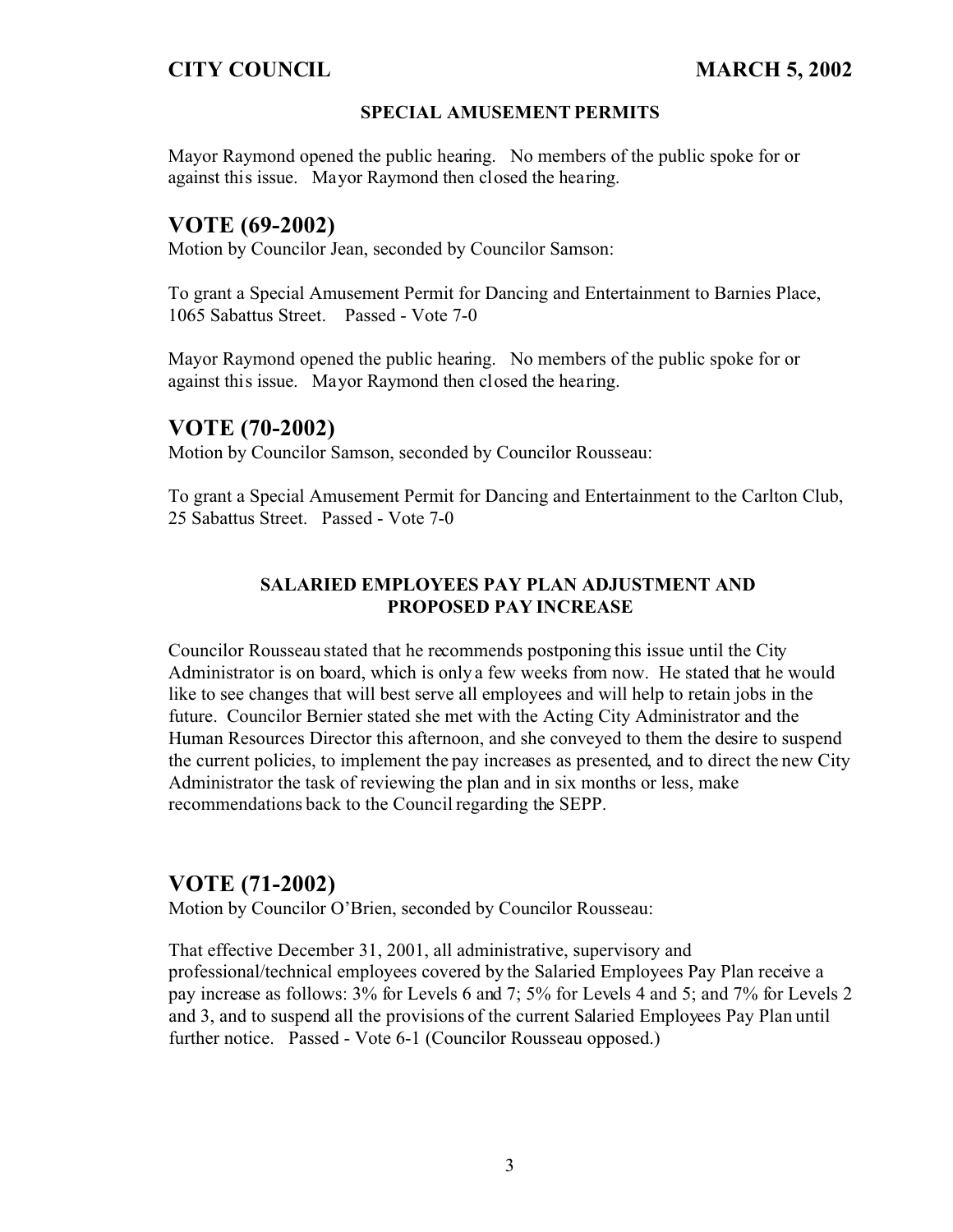#### **AMENDMENT TO SALARIED EMPLOYEES PAY PLAN POLICY REGARDING COST OF LIVING ADJUSTMENTS**

Councilor Rousseau asked if this proposed change would mean that the quartiles that are now due would not be issued. There was great discussion about the possibility of removing the quartile adjustments and doing cost of living adjustments instead. Councilor Jean stated it was his understanding that only COLAs in the 3%, 5% or 7% amounts, according to the current pay grades, would be issued. Councilor Bernier strongly emphasized the need for a complete review of this system and the need for the Council to know if it should be retained or eliminated. She stated the Council does not have a clear and full understanding of this program. Finance Director Richard Metivier stated the COLA would occur before the quartile adjustment. Councilor Paradis stated the Council needs additional clarification on the language regarding the policy and procedure.

## **VOTE (72-2002)**

Motion by Councilor O'Brien, seconded by Councilor Paradis:

To table the proposed amendments to the Salaried Employees Pay Plan Policy regarding cost of living adjustments, as recommended by the Human Resources Director. Passed - Vote 7-0

#### **EMPLOYEE CONTRIBUTION FOR HEALTH INSURANCE COVERAGE**

## **VOTE (73-2002)**

Motion by Councilor Samson, seconded by Councilor Bernier:

That effective January 1, 2002, all administrative, supervisory and professional/technical employees covered by the Salaried Employees Pay Plan shall contribute 7% of the health insurance premium costs for the coverage they receive. Passed - Vote 7-0

## **AMENDMENT TO PERSONNEL POLICY REGARDING VACATION AND SICK LEAVE**

Councilor Rousseau asked the Human Resources Director to investigate the possibility of a two-tiered health insurance plan, similar to the two-tier vacation plan, presented in this item.

## **VOTE (74-2002)**

Motion by Councilor Bernier, seconded by Councilor Samson:

To approve the amendments to the Personnel Policies regarding Sick Leave and Vacation Leave as recommended by the Personnel Board and the Human Resources Director. Passed - Vote 7-0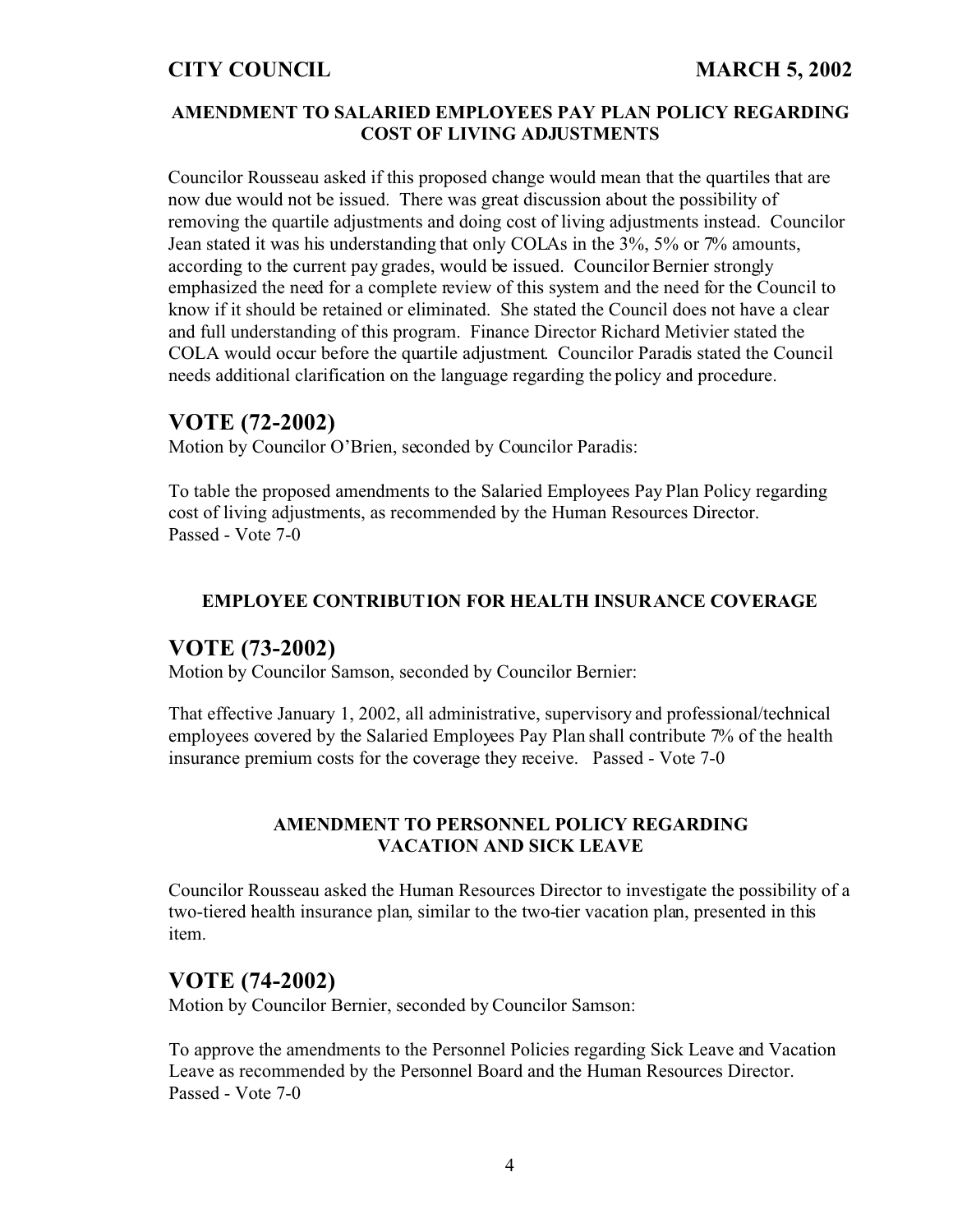## **TRANSFER OF TAX-ACQUIRED PROPERTY AT 23 SAND HILL ROAD**

## **VOTE (75-2002)**

Motion by Councilor Jean, seconded by Councilor Rousseau:

That the City be authorized to convey to Lori-Ann Touchette and Raymond Fleury the taxacquired building situated at 23 Sand Hill Road, in consideration of (i) the payment of \$2,000, and (ii) the execution by said Touchette and Fleury of an interest-free promissory note in the amount of \$3,053.82, payable in monthly installments of \$100.00 per month; and That the Treasurer be and hereby is authorized to make, execute and deliver any and all documents necessary or convenient for the accomplishment of the foregoing. Passed - Vote 7-0

## **AMENDMENT TO THE RULES TO GOVERN THE CITY COUNCIL**

## **VOTE (76-2002)**

Motion by Councilor Samson, seconded by Councilor Rousseau:

To amend the Rules to Govern the City Council for the period of January 2002 to January 2004 to amend Section 6. Committees, subsections a, b and c, to allow for up to four citizens to serve on the Council committees. Passed - Vote 7-0

## **AMENDMENTS TO THE TRAFFIC SCHEDULE**

## **VOTE (77-2002)**

Motion by Councilor Samson, seconded by Councilor Philippon:

To adopt the proposed amendments to the Traffic Schedule for Bridge Street regarding parking prohibited in fire lanes. Passed - Vote 7-0

## **VOTE (78-2002)**

Motion by Councilor Samson, seconded by Councilor Philippon:

To approve amendments to the Traffic Schedule for Middle Street, to establish a loading zone. Passed - Vote 7-0

## **VOTE (79-2002)**

Motion by Councilor Samson, seconded by Councilor Philippon:

To adopt the proposed amendments to the Traffic Schedule for Hammond Street regarding parking prohibited in fire lanes. Passed - Vote 7-0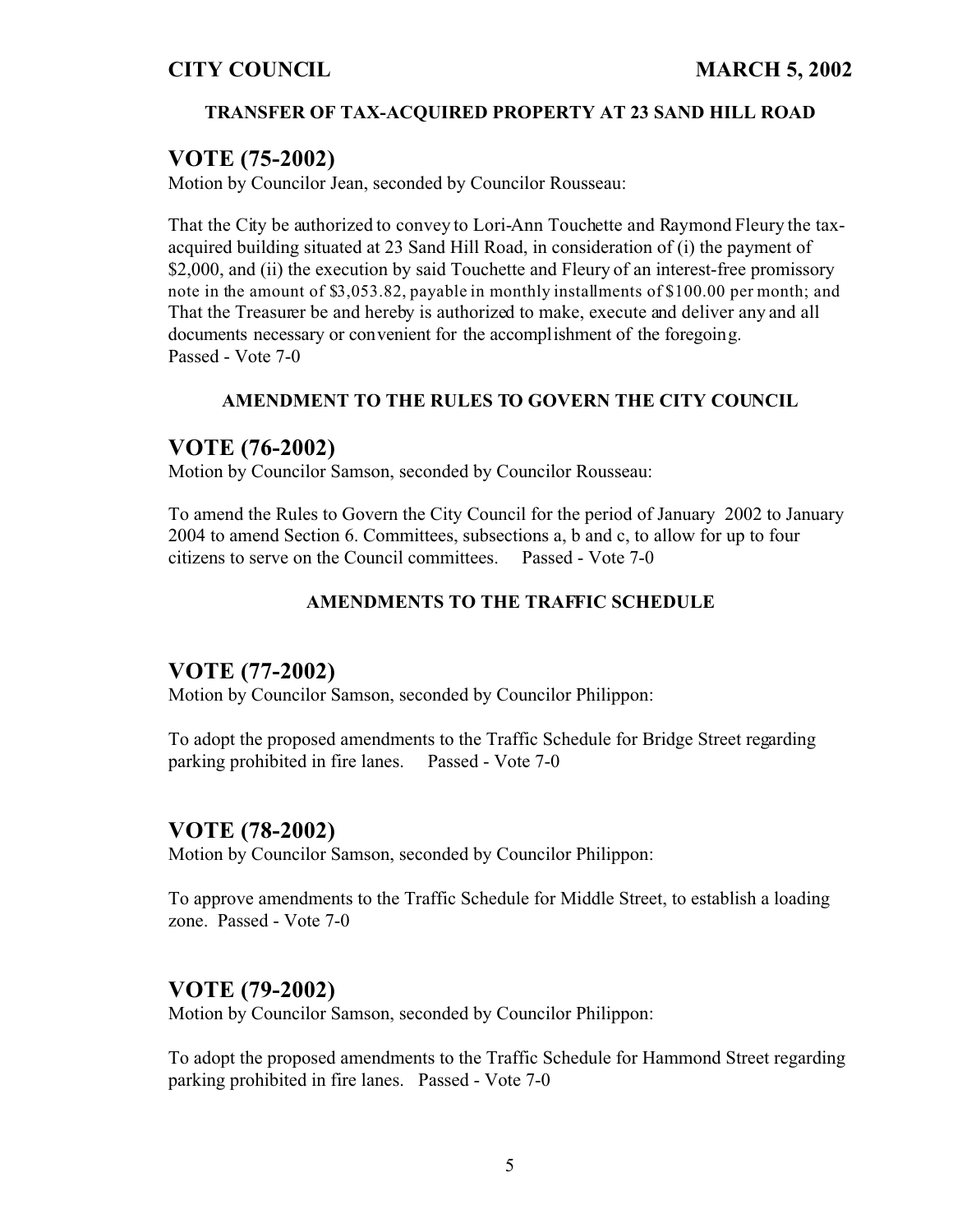#### **APPROVAL OF THE ANNUAL MAINE STATE PARADE**

## **VOTE (80-2002)**

Motion by Councilor Samson, seconded by Councilor Philippon:

- 1) To approve the proposed parade route for the Maine State Parade to be held on Saturday, May 4, 2002. The Parade will march from Main Street to Longley Bridge, and across the bridge into Auburn.
- 2) To accept the recommendation of the Police Chief, and to prohibit parking on the following streets, between the hours of 6:00 p.m. on Friday, May 3, 2002, and 6:00 p.m. Saturday, May 4, 2002, and to authorize the Police Department to have violators towed from the area if necessary:

Main Street - Lisbon Street to Fyre Street, both sides Frye Street - Main Street to College Street, both sides College Street - Union Street to Mountain Avenue, east side Campus Avenue - College Street to Central Avenue, both sides Vale Street - College Street to Central Avenue, both sides Wood Street - Sabattus Street to Campus Avenue, both sides Nichols Street - Sabattus Street to Campus Avenue, both sides Bardwell Street - Nichols Street to Campus Avenue, both sides Franklin Street - Sabattus Street to Campus Avenue, both sides Riverside Drive - entire length, both sides Central Avenue - Campus Avenue to Russell Street, west side

3) That peddlers and/or vendors be prohibited from the area in front of the spectators along the parade route, immediately prior to and during the Maine State Parade on Saturday, May 4, 2002.

Passed - Vote 7-0

#### **REQUEST TO HANG BANNER**

## **VOTE (81-2002)**

Motion by Councilor Samson, seconded by Councilor Philippon :

To authorize the Lewiston/Auburn Community Little Theatre to hang a banner at the Lewiston pump station from March 6 - 18, 2002 to promote their upcoming production. The banner must be installed per requirements of the Public Works Department. Passed - Vote 7-0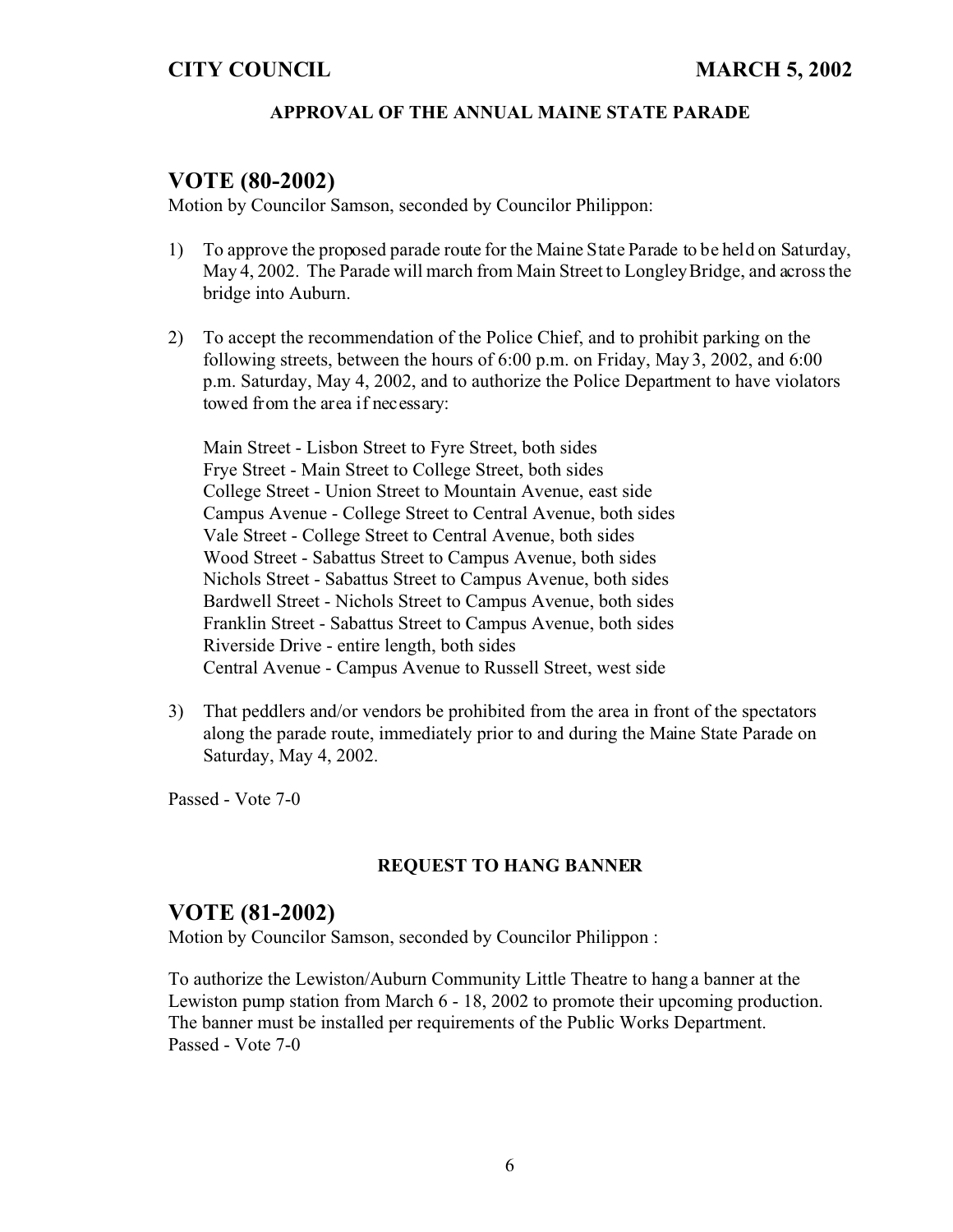#### **TO AUTHORIZE CITY ADMINISTRATION TO APPROVE OR DENY ALL REQUESTS TO HANG BANNERS ON MUNICIPAL PROPERTY**

# **VOTE (82-2002)**

Motion by Councilor Samson, seconded by Councilor Philippon :

To authorize the City Administrator or the Assistant City Administrator to review and approve or deny requests to hang banners on city property. Passed - Vote 7-0

## **AUTHORIZATION TO ACCEPT TRANSFER OF FORFEITURE FUNDS**

## **VOTE (83-2002)**

Motion by Councilor Samson, seconded by Councilor Philippon:

That pursuant to Title 15, Maine Revised Statutes Annotated, Section 5824(3) and Section 5822(4)(A), the City Council hereby acknowledges and approves of the transfer of \$320.00, or any portion thereof, in the case of State of Maine vs. Adam Francisco, Court Records 01-3411C; \$60.00, or any portion thereof, in the case of State of Maine vs. Sarah Scott, Court Records 01-3422; \$754.40, or any portion thereof, in the case of State of Maine vs. Chard Leboundzis, Court Records 01-3263; \$560.00, or any portion thereof, in the case of State of Maine vs. John Davis, Court Records 00-3527; \$331.00, or any portion thereof, in the case of State of Maine vs. B. Scardoni, Court Records 00-3425; Being funds forfeited pursuant to court process. It is further acknowledged that these funds shall be credited to the 'City of Lewiston Drug Enforcement Program', funds to be deposited in Account No. 590-3514050 at People's Heritage Bank. Passed - Vote 7-0

#### **LEGISLATIVE UPDATE**

Acting City Administrator Phil Nadeau mentioned the Taxation Committee is reviewing a proposal to restructure the excise tax program, something the City is tracking closely.

#### **REPORT FROM SCHOOL COMMITTEE**

Councilor Samson reported the School Committee is working on the budget preparation, and that March 13 is their final budget meeting. They are looking at a 3.7% budget increase, but no tax increase. March 27 is the joint meeting with the School Committee and the Council.

#### **OTHER BUSINESS**

Councilor Bernier read a Resolution to express the City's condolences to the Bates College Community and to the family of Morgan McDuffie, the Bates College student who was murdered over the weekend.